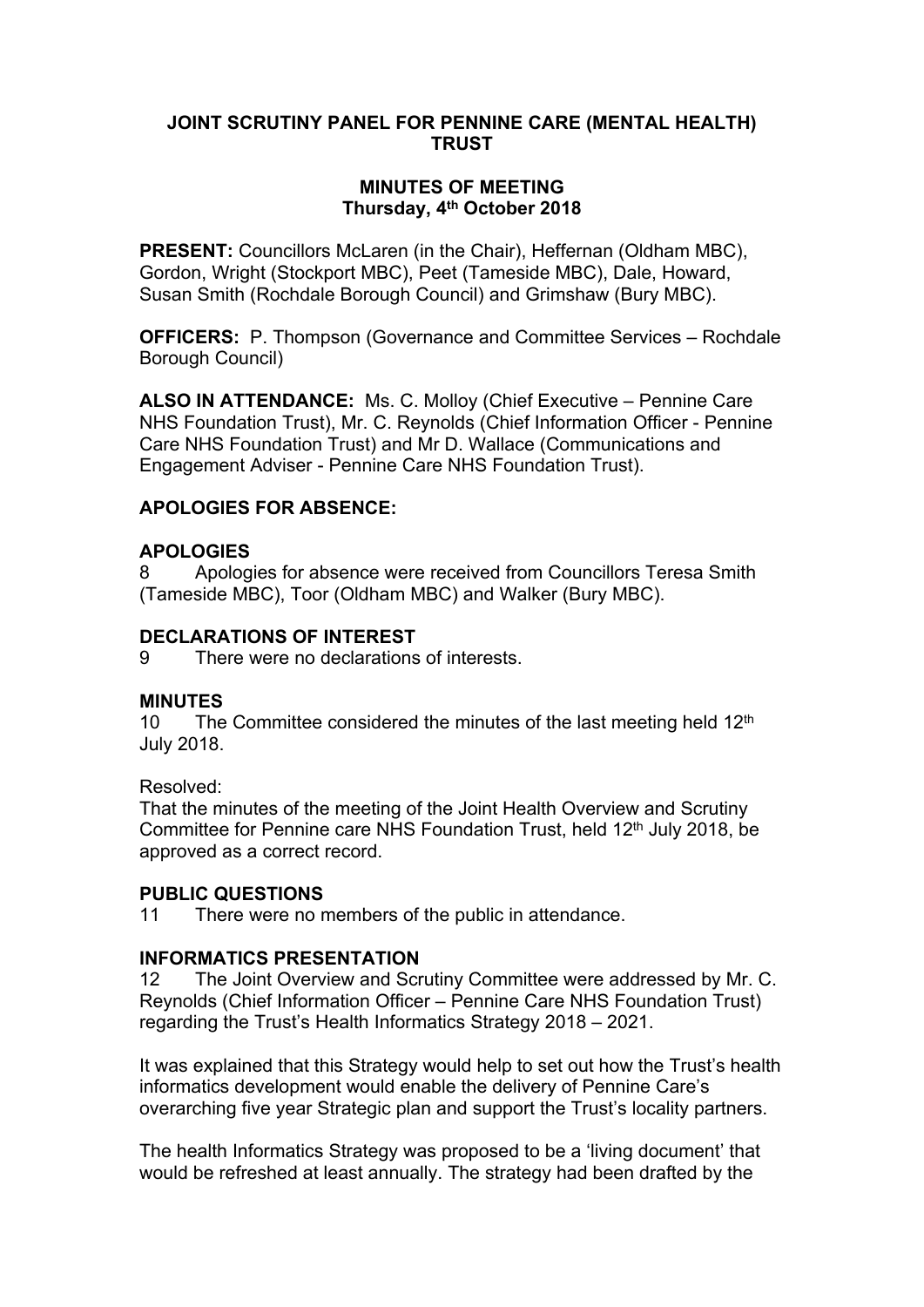Chief Information Officer with a clinical input from the Trust's Chief Clinical Information Officer.

The strategy took account of a wide range of clinical feedback gained via continuous engagement with staff, patients, carers, commissioners, GP's, council staff and digital leaders throughout the economy. It also took account of feedback as a result of:

- a. A PCFT business planning day in November 2017
- b. The Trust's Health Informatics Management Tram Strategy Workshop in January 2018
- c. The North East Sector Information Management and Technology transformation Steering Group in January 2018
- d. Online surveys with digital leaders across Greater Manchester (January and February 2018)
- e. A review of key strategy documents from national and local bodies

Health informatics was described as information that is collected, managed, used and shared every day. Good patient care depended upon fast and accurate flow of information. Therefore health informatics was about getting information to the right person at the right time.

The Trust committed to updating the Joint Overview and Scrutiny Committee at regular intervals on any variations or alterations to their Informatics Strategy.

It was agreed that paper copies of the Strategy were to be forwarded to Members of the Joint Overview and Scrutiny Committee and it was suggested that this be discussed further at the Committee' informal meeting with representative of the Trust on 4<sup>th</sup> December 2018.

#### RESOLVED

- 1. The presentation on the Informatics Strategy be noted and welcomed.
- 2. The Strategy be discussed further at the Committee' informal meeting with representative of the Trust on 4<sup>th</sup> December 2018.

#### **MIXED SEX ACCOMMODATION**

13 The Pennine Care NHS Foundation Trust's Communications and Engagement Adviser, Mr. D. Wallace updated the Joint Overview and Scrutiny Committee on progress being made in relation to mixed sex accommodation at hospitals across the Trust's footprint, noting the provision of services for people living with mental illness that can be treated and who can be cared for in hospital when they were too ill to be at home or in residential care. Sometimes patients' medication, treatment and care needs changed, and they needed to be assessed in a hospital. Pennine Care NHS Foundation Trust ran this type of hospital ward for patients from a number of areas including Rochdale, Oldham, Stockport, Bury, Tameside and Glossop.

In light of the 2016 CQC inspection and a subsequent follow-up inspection in 2017 both of which reported that the Trust needed to demonstrate improvements, the Trust had embarked on a three stage engagement strategy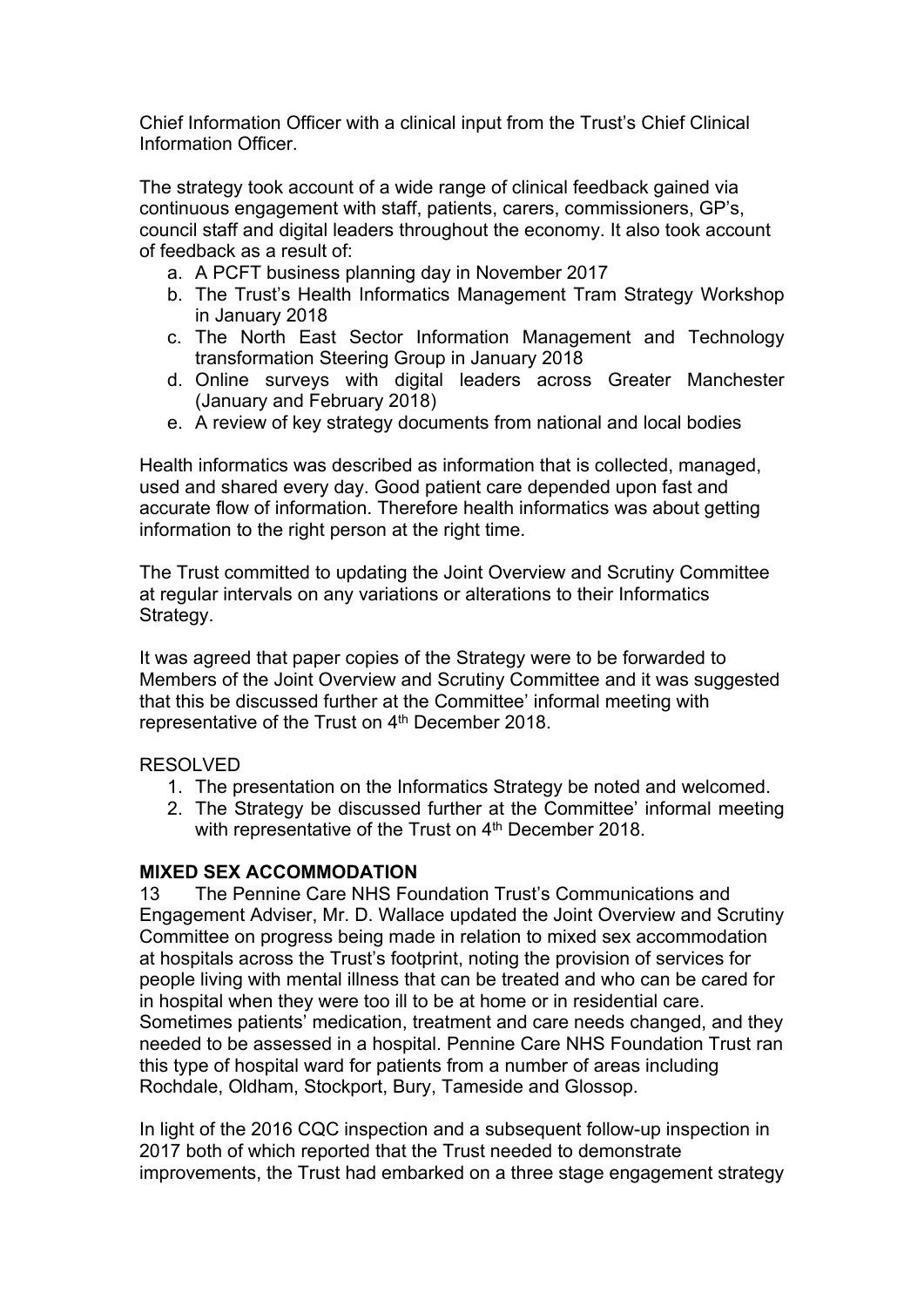that it was hoped would see significant long-term improvements. The engagement strategy would consult with key stakeholders: patients and carers/relatives, staff and the public. The questions would include information on privacy and dignity.

It was reported that all of the 18 wards that the engagement survey would cover had been completed. The results were to be passed to an independent analyst who would prepare a factual report based on the data collated. The analyst had indicated that he would be prepared to attend a future meeting of the Joint Scrutiny Committee to discuss the work in terms of his methodology and reasons for his report's recommendations. The Joint Scrutiny Committee, after consideration of the analyst's report, would be in a position to make appropriate recommendations to the PCFT's Board thereon.

It was suggested that further consideration of this matter would be given at the Committee's informal meeting with representatives of Pennine Care NHS Foundation Trust on 4<sup>th</sup> December 2018.

#### Resolved

That further consideration of issues relating to mixed sex accommodation be given at the Committee's informal meeting with representatives of Pennine Care NHS Foundation Trust on 4<sup>th</sup> December 2018, with a view to a full report, detailing the findings of the independent analyst at the Committee's next meeting on 24<sup>th</sup> January 2019.

## **CQC INSPECTIONS**

14 The Chief Executive of Pennine Care NHS Foundation Trust, Ms. C. Molloy, advised the Committee that the Trust was to be the subject of a 'well led' CQC inspection, of selected services between 23rd and 25<sup>th</sup> October 2018. The CQC were to undertake smaller scale inspections of some of the Trust's services in the time leading up to 23rd October (in fact these had commenced in late August 2018) and it was noted that thus far there had been positive verbal feedback in relation to these inspections.

Members asked if details of the 2016 CQC inspection of the Trust could be forwarded to members of the Committee.

Resolved:

- 1. The report be noted
- 2. The Trust's Chief Executive be requested to forward the 'executive summary' of the CQC's Inspection into Pennine Care NHS Foundation Trust, carried out in 2016, to members of the Joint Overview and Scrutiny Committee.
- 3. That the Chief Executive of Pennine Care NHS Foundation Trust be requested to provide an update on any outcomes of the CQC's 'well led' inspection  $(23^{rd} – 25^{th}$  October 2018) at the informal meeting of the Joint Overview and Scrutiny Committee on 4<sup>th</sup> December 2018.

## **STAFFING AND WORKFORCE DEVELOPMENT**